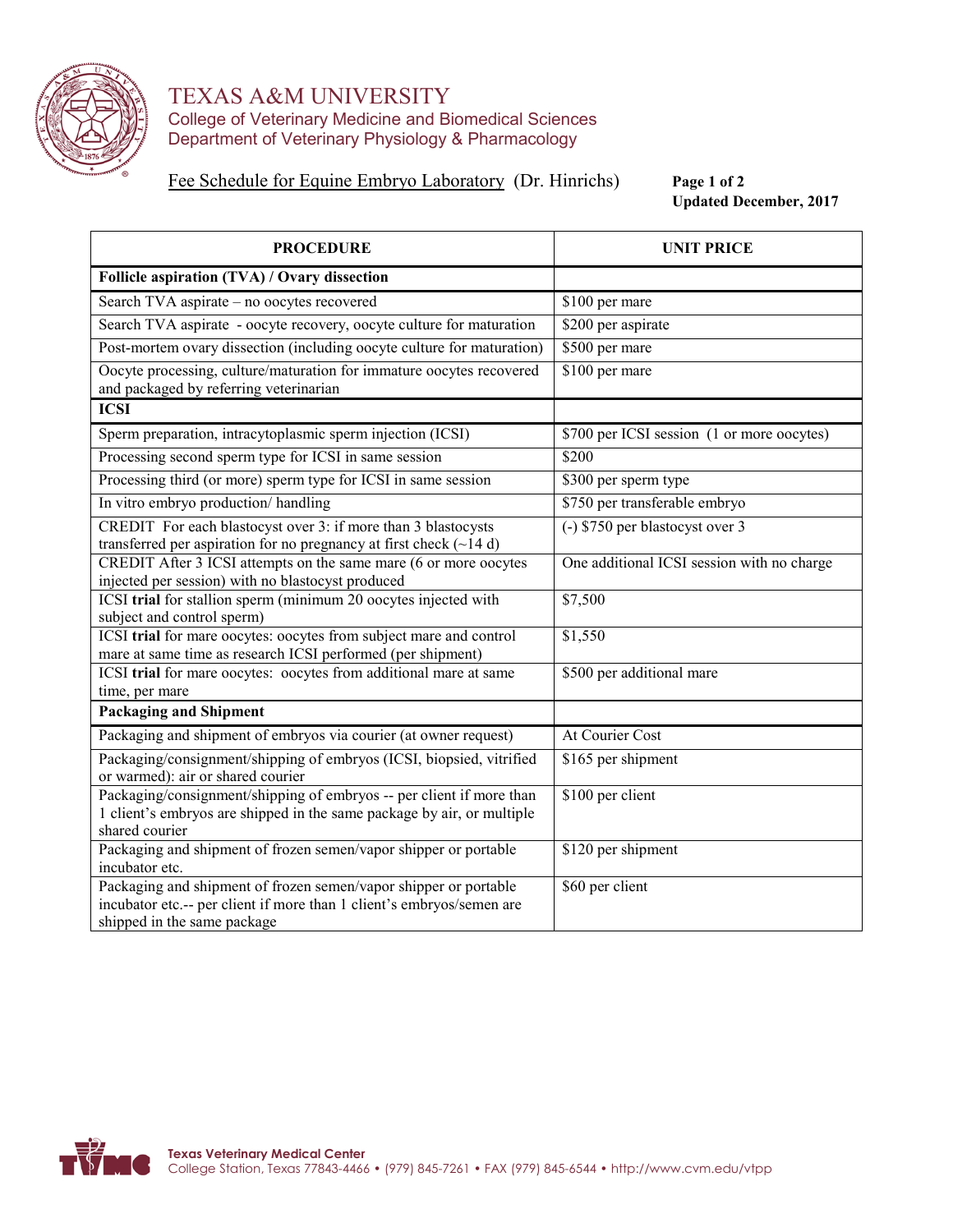

### TEXAS A&M UNIVERSITY College of Veterinary Medicine and Biomedical Sciences Department of Veterinary Physiology & Pharmacology

### Fee Schedule for Equine Embryo Laboratory (Dr. Hinrichs) **Page 2 of 2**

**Updated December, 2017**

| <b>Biopsy and Vitrification</b>                                                                                                                                                                    |                   |  |  |
|----------------------------------------------------------------------------------------------------------------------------------------------------------------------------------------------------|-------------------|--|--|
| Embryo vitrification                                                                                                                                                                               | \$300 per embryo  |  |  |
| Additional embryo vitrified concurrently                                                                                                                                                           | \$200 per embryo  |  |  |
| Embryo micromanipulation for blastocoele collapse (to allow<br>vitrification of embryos $>300 \mu m$ diameter)                                                                                     | \$300 per embryo  |  |  |
| Embryo biopsy for genetic diagnosis                                                                                                                                                                | \$500 per embryo  |  |  |
| Packaging and submission of biopsied cells to genetics laboratory                                                                                                                                  | \$95 per shipment |  |  |
| Warming of vitrified embryos                                                                                                                                                                       | \$150 per embryo  |  |  |
| Additional embryo warmed concurrently                                                                                                                                                              | \$100 per embryo  |  |  |
| <b>Cell culture</b>                                                                                                                                                                                |                   |  |  |
| Processing of tissue for cell culture and cryopreservation $-1$ line                                                                                                                               | \$2,000           |  |  |
| Processing additional tissue cell line from same animal for cell culture<br>and cryopreservation                                                                                                   | \$1,000           |  |  |
| NT trial to determine nuclear status of donor cells, with bovine, porcine<br>or equine oocytes $-3$ replicates                                                                                     | \$10,000          |  |  |
| <b>Surcharges / Discounts</b>                                                                                                                                                                      |                   |  |  |
| After hours receipt of oocytes/semen/embryos (after 6 PM<br>or on holidays) – placement in culture/storage                                                                                         | \$75              |  |  |
| After hours receipt of oocytes/semen/embryos (after 6 PM or on<br>holidays) - placement in culture/storage per case if more than 1 case's<br>material is received at the same time                 | \$25 per case     |  |  |
| After hours surcharge for TVA / aspiration / manipulation for ICSI,<br>biopsy, or vitrification / receipt of ovaries for dissection / receipt of<br>tissue for culture (after 6 PM or on holidays) | \$200             |  |  |
| Discount for A&M/AgriLife staff/faculty                                                                                                                                                            | 20% of total bill |  |  |
| Surcharge if bill paid by credit card                                                                                                                                                              | 3.1%              |  |  |

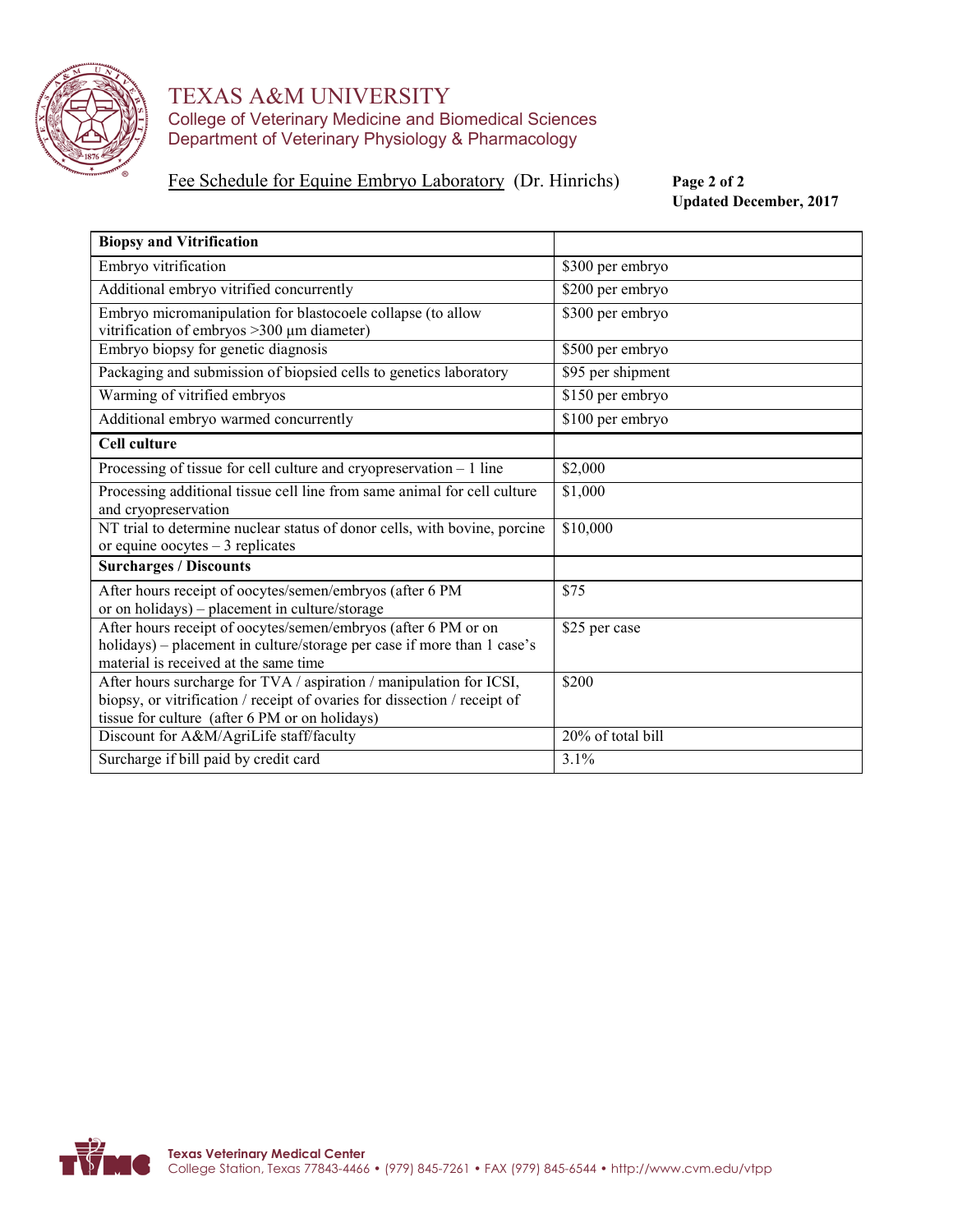Department of Veterinary Physiology and Pharmacology 4466 TAMU



December 2017

# EQUINE INTRACYTOPLASMIC SPERM INJECTION PROGRAM

# **Equine Embryo Laboratory College of Veterinary Medicine & Biomedical Sciences Texas A&M University**

Contact: Ms. Kindra Rader, 979-458-3894; 979-219-7543; krader@cvm.tamu.edu

Website: Equine Embryo Laboratory: http://vetmed.tamu.edu/eel

# **Purpose of the Intracytoplasmic Sperm Injection Program**

The intracytoplasmic sperm injection (ICSI) program is offered at Texas A&M University (TAMU) as a means of establishing pregnancies from operation (eggs) recovered from mares. Oocytes are collected from your mare by your veterinarian, or at Texas A&M by the Large Animal Hospital Section of Theriogenology, and are transported to the Equine Embryo Laboratory (EELab). At the EELab, the oocytes are matured, then fertilized by injecting them with individual sperm from a stallion, and the resulting embryos are allowed to develop in the laboratory for approximately one week. Developed embryos (blastocysts) are shipped to the embryo transfer facility of your choice for transfer to a recipient mare, as for standard embryo transfer. Embryos can also be vitrified (frozen) for later transfer.

**Note:** at this time it is not feasible to vitrify (freeze) objets BEFORE fertilization.

# Why do ICSI?

ICSI is appropriate for mares that are unable to become pregnant themselves (e.g., mares with chronic uterine disease, cervical lacerations, or other damage to the reproductive tract that prevents the mare from conceiving or supporting an embryo). ICSI is also appropriate for stallions that have limited stores of semen, to maximize the number of foals that may be produced from this semen.

The oocyte recovery and ICSI procedure should only be used on mares that are not suitable candidates for routine embryo transfer (*i.e.*, mares in which viable embryos are seldom or never recovered from standard uterine flushing), or, if done to obtain foals from a given stallion, for sperm that cannot be utilized effectively with standard insemination techniques.

initials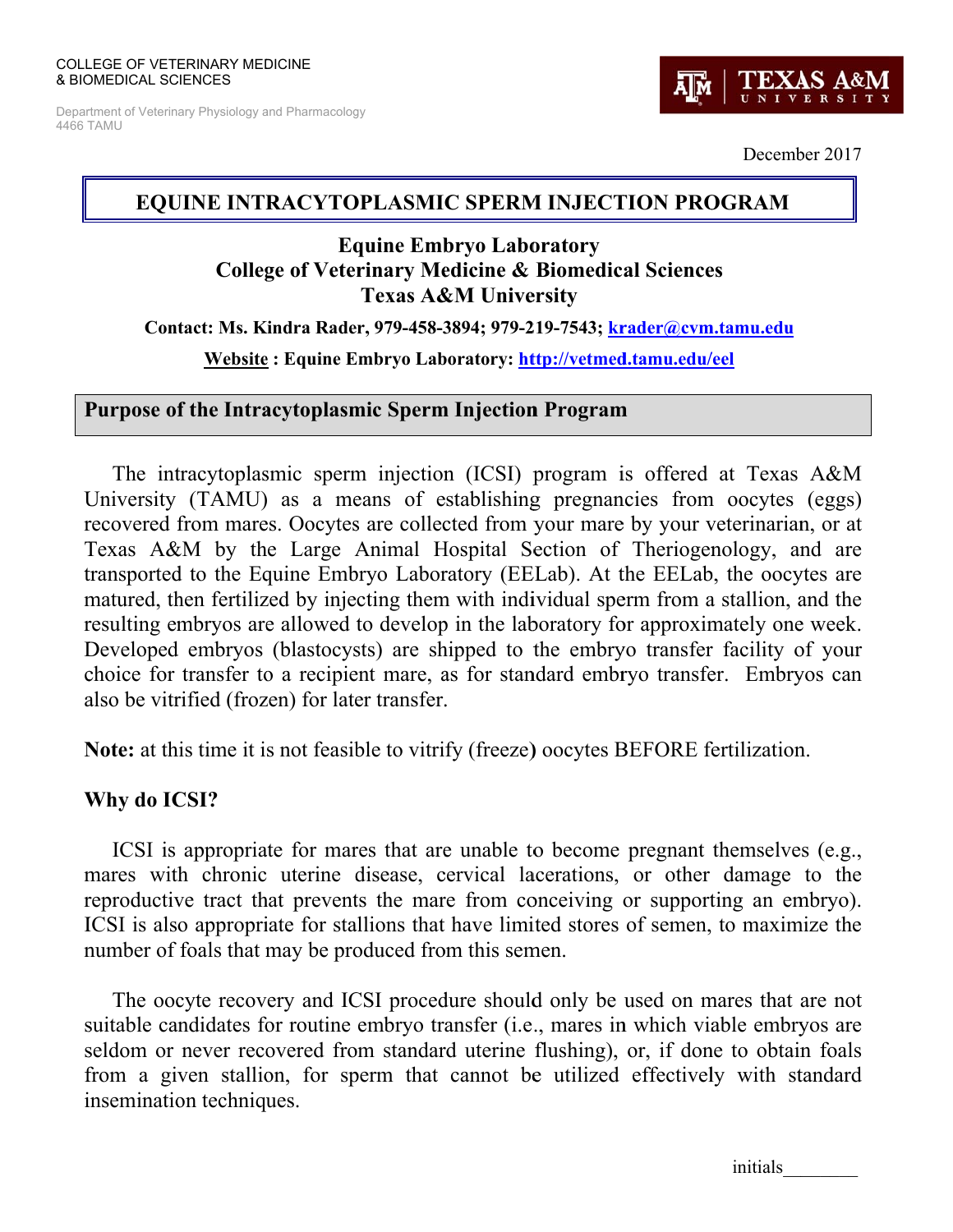ICSI may also be used to obtain foals from mares that suffer an untimely death. Your veterinarian can recover oocytes from the mare's ovaries post-mortem, and transport the oocytes to the EELab, or the ovaries themselves can be transported to the EELab and we can recover the oocytes from them.

## Is ICSI for everyone?

Because of the expense of the technology involved and the amount of labor associated with oocyte recovery and ICSI, foals produced from this program should be valuable enough to justify the increased effort and expense to produce offspring.

Oocyte recovery by transvaginal follicle aspiration (TVA), also known as ovum pickup (OPU) involves invasive techniques that carry a risk to your mare. While this risk is small, there is a potential for damage to the ovary, infection of the ovary or abdomen (peritonitis) and even death associated with the oocyte recovery procedure.

Before utilizing ICSI, it is important for each owner/lessee to know the regulations of their breed registry regarding the possibility of registering any resulting foals. It is also important for the mare owner to discuss with the stallion owner the stud fee and other charges associated with multiple ICSI-produced foals.

Overview of the procedure



Mare oocytes recovered from small follicles

The first step of the ICSI procedure is to recover oocytes from your mare. Oocyte recovery is done by your veterinarian, or can be done by the veterinarians at the Large Animal Teaching Hospital at TAMU. Oocytes may be recovered from small (immature) follicles.  $\alpha$ from the one large preovulatory follicle. The veterinarian will package the collected oocytes in a special medium, and transport them to the EELab.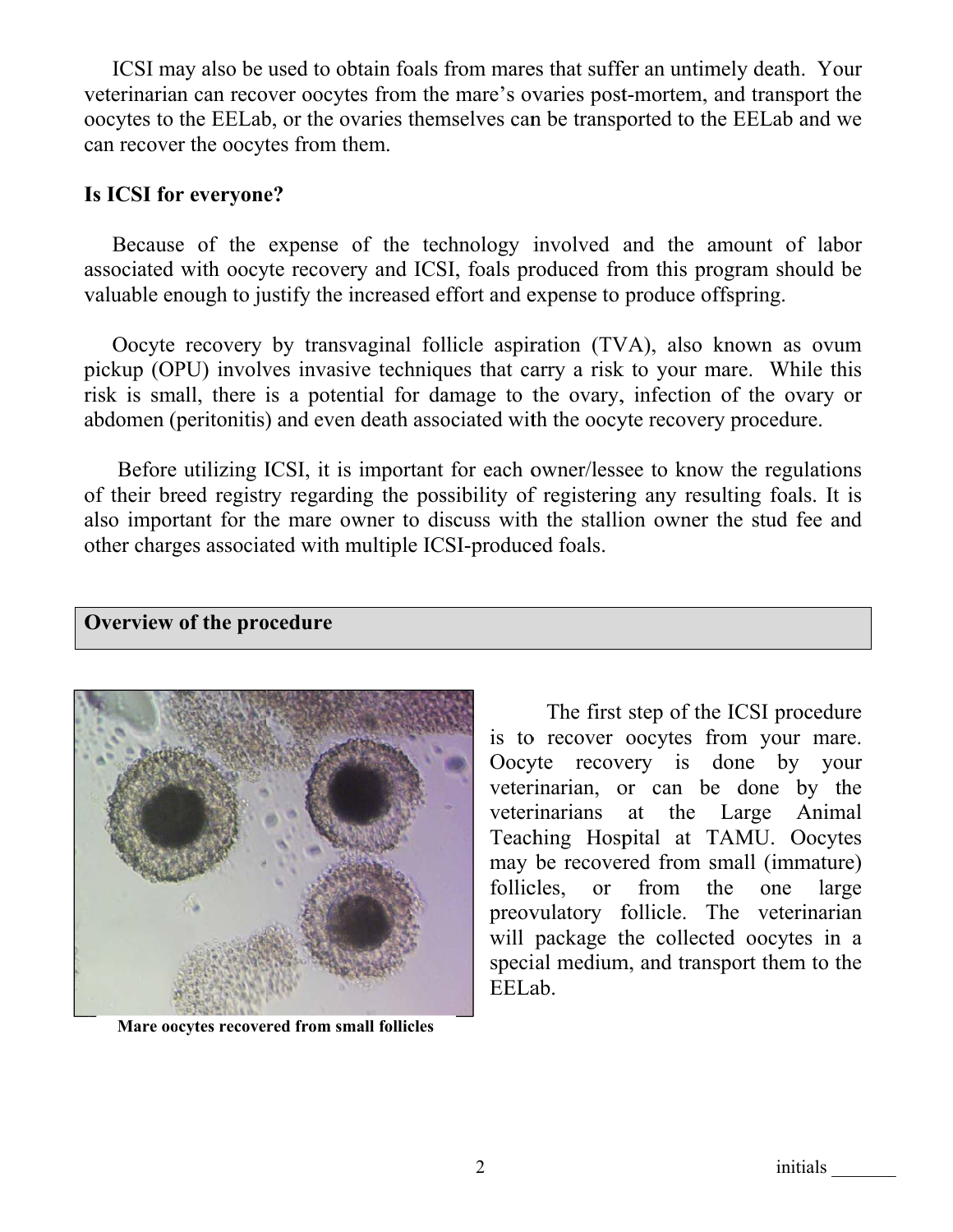The oocytes are then cultured in special medium in an incubator to induce maturation. This maturation mimics the changes that would occur naturally within the mare's follicle during the day or so immediately before ovulation. The maturation culture takes 24 to 30 hours.

An oocyte recovered from the one large preovulatory follicle after hormone stimulation is already maturing at the time it is recovered, and is cultured for 12 hours or less prior to ICSI.





Those oocytes that mature are then subjected to ICSI, that is, injection of each oocyte with an individual sperm from the desired stallion. For this procedure, the sperm sample (fresh or frozen-thawed) is washed and prepared, and one sperm is injected into the cytoplasm of each oocyte under a high-power microscope.

The resulting fertilized oocytes are cultured in the laboratory for 7 to 10 days, to allow

development into blastocysts, that is, embryos suitable for transfer to a recipient mare.

Embryos will be shipped to the private embryo transfer facility of your choice for transfer to recipient mares. If you do not wish to transfer the embryos right away, they may be vitrified for later transfer. The Equine Embryo Laboratory does not provide long-term storage of vitrified embryos; this is the responsibility of the embryo owner.

This contract includes culture of oocytes for maturation, fertilization by ICSI, embryo culture and shipment of resulting embryos. All charges related to the transfer of resulting embryos to recipient mares will be billed to you by the embryo transfer facility performing the transfer, and are not included in this contract.



An ICSI blastocyst ready for transfer to a recipient mare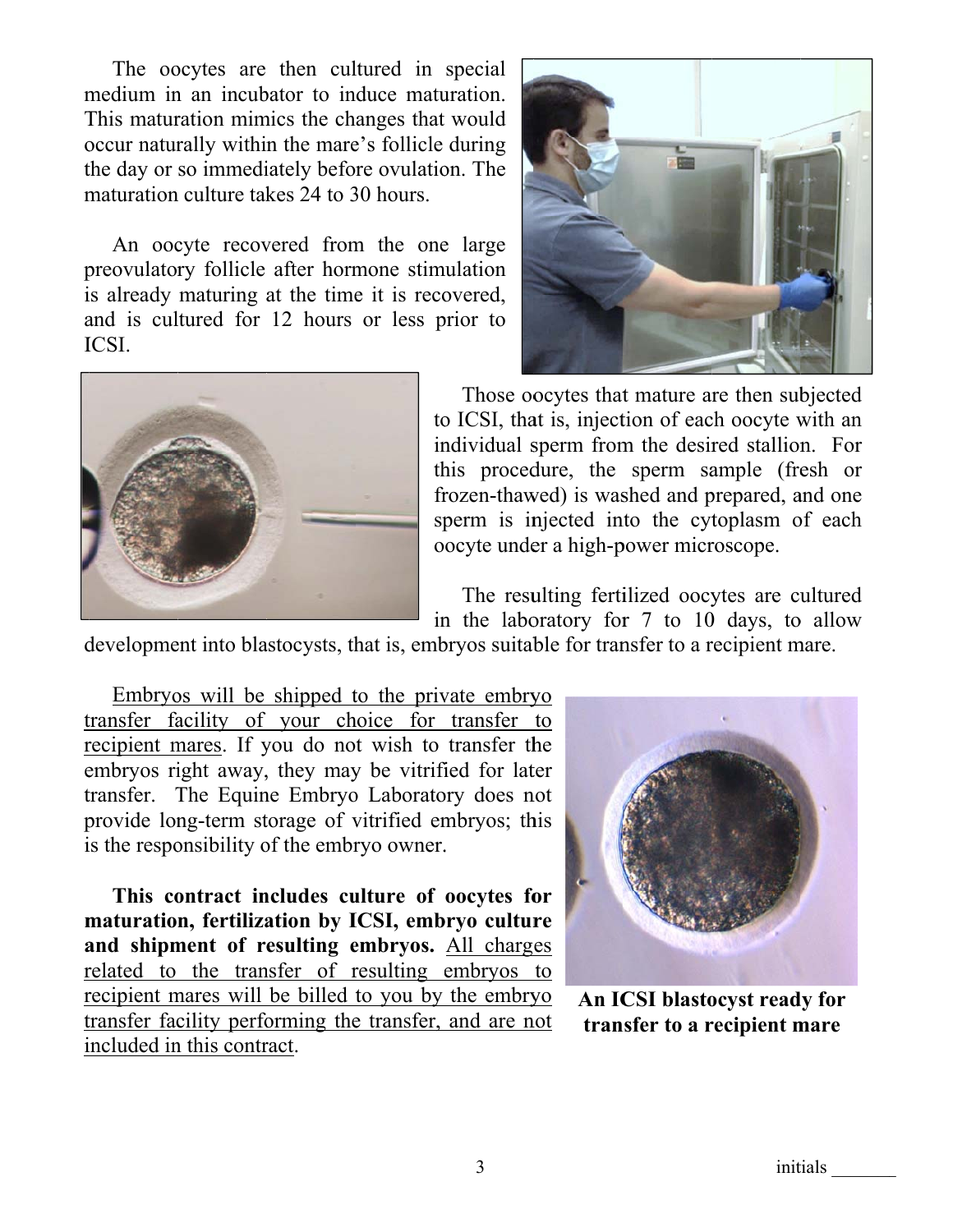# **Anticipated results**

About 65% of oocytes collected from immature (small) follicles are expected to mature in the laboratory (in vitro).

Alternatively, if your veterinarian collects the oocyte from the one dominant preovulatory follicle, after administration of an ovulation-inducing hormone, essentially 100% of these oocytes are maturing at the time of collection. Only mature oocytes can be fertilized by ICSI.

After ICSI of mature oocytes, we anticipate that about 20% of the fertilized oocytes will develop to blastocysts, if the sperm is from a normally-fertile stallion.

### **Overall expected results:**

**While overall there is an average of one blastocyst produced per aspiration session, individual sessions produce variable results, from no blastocysts to 3 or more blastocysts per aspiration session.** 

**The average pregnancy rate per transferred embryo in 2017 was 72%; however, this can vary depending upon many factors, include initial oocyte quality and the conditions at the embryo transfer center to which the embryo is shipped. For example, average pregnancy rates at centers transferring 8 or more embryos from our laboratory have varied from 50% to 87%.** 

About 15% of the pregnancies established with ICSI embryos result in pregnancy loss, typically before 30 days. Thus,

**The ongoing pregnancy rate (over 90 days) after transfer of an ICSI embryo is expected to be about 60%.** 

#### **These anticipated rates may decrease markedly with:**

- Mare age  $(> 20 \text{ years})$ : Old mares have poorer quality oocytes.
- Infertile mares: Some causes of infertility appear to be related to poor oocyte quality.
- Subfertile stallions: The embryo development rate after ICSI is lower with some stallions.
- Use of multiple stallions in one session: we have found that embryo production rates are lower when semen from multiple stallions is used, probably because of the increased time needed for the multiple ICSI sperm preparation procedures.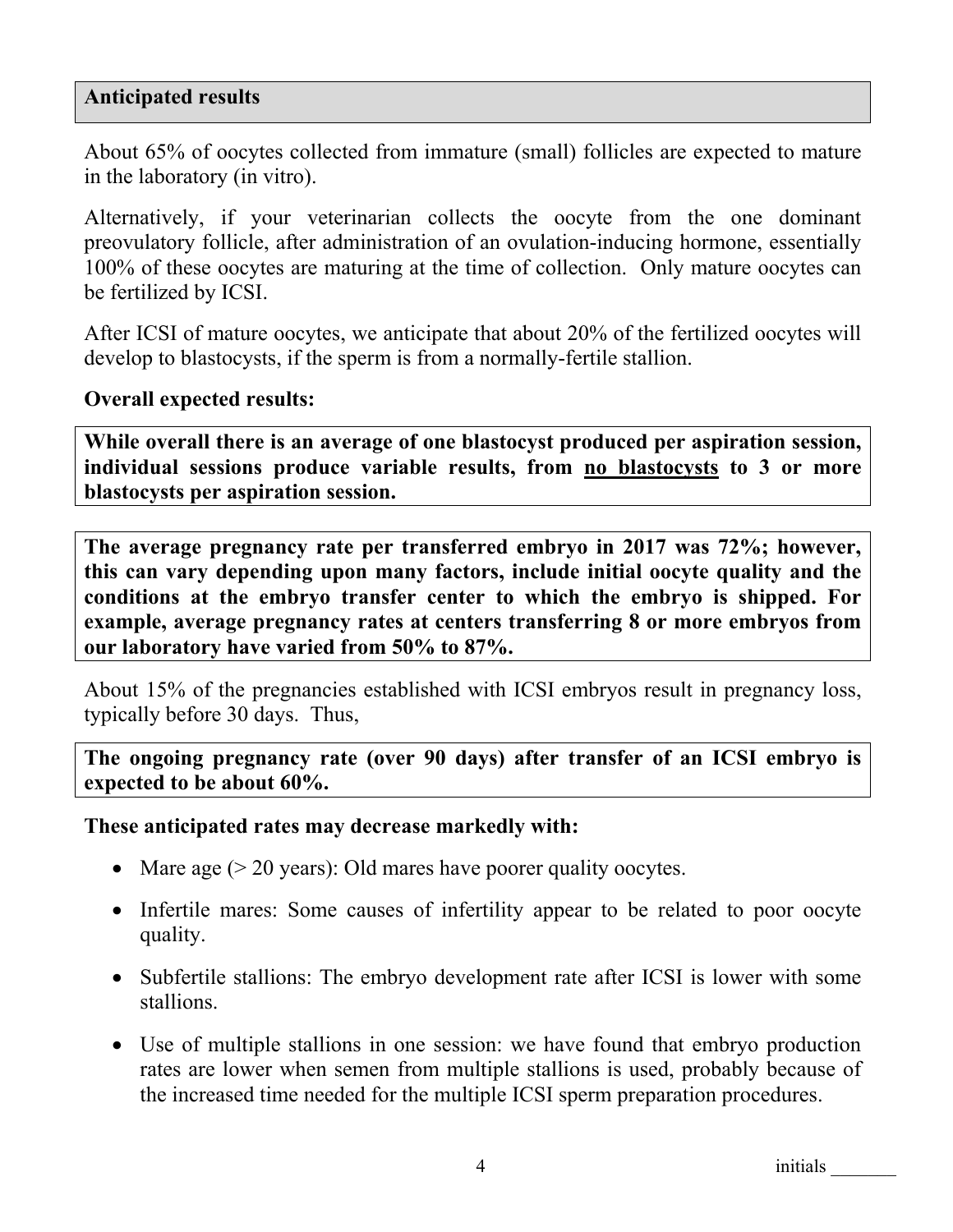**You will be billed directly by the Equine Embryo Laboratory for the following:** 

- x **Processing of the aspirate for oocyte recovery and isolation (only if an unprocessed aspirate is received in the lab) -- \$100**
- x **Oocyte handling and culture for maturation -- \$100**
- x **Performance of ICSI on one or more oocytes (\$700)**

**Note that this is PER ICSI SESSION: if an oocyte from a dominant follicle is shipped at the same time as are oocytes from small follicles, the ICSI procedure must be performed twice, on two separate days, thus TWO ICSI charges will apply.** 

- If semen from more than one stallion is used there is a fee of \$200 for the first **extra semen sample processed for ICSI, and \$300 for each additional sample.**
- x **Embryo culture / blastocyst production (\$750 per blastocyst produced)**
- If the blastocyst is shipped by air, there is a \$165 charge for shipment (this is **our cost).**
- x **A surcharge is assessed for cases that entail oocyte handling (\$75) or sperm injection (\$200) after 6:00 pm or on holidays**
- x **Embryo biopsy, vitrification, or other procedures requested by you**

**A complete price list is available on the Equine Embryo Laboratory website at http://vetmed.tamu.edu/eel.** 

**For questions about these oocyte laboratory procedures (oocyte maturation, intracytoplasmic sperm injection, embryo culture and shipment), contact:** 

| <b>Ms. Kindra Rader</b>          |  |
|----------------------------------|--|
| <b>Equine Embryo Laboratory</b>  |  |
| 979-458-3894 (lab); 979-219-7543 |  |
| (cell)                           |  |
| krader@cvm.tamu.edu              |  |

**Shipping Address: Equine Embryo Laboratory 664 Raymond Stotzer Pkwy. VICI 126, Bldg. 1814 College Station, TX 77843-4466**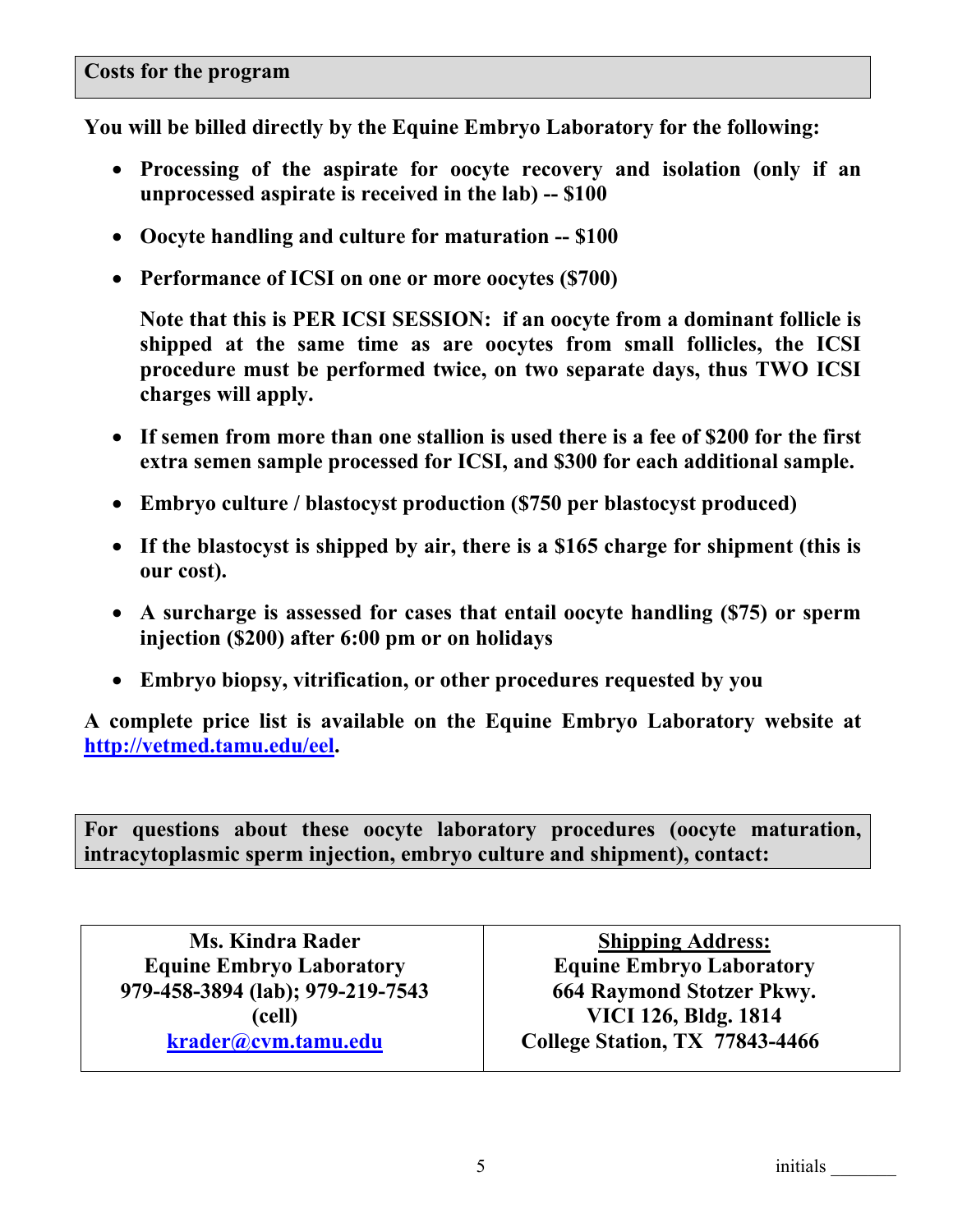Department of Veterinary Physiology and Pharmacology 4466 TAMU



December 2017

## **CONTRACT FOR INTRACYTOPLASMIC SPERM INJECTION - SHIPPED OOCYTES**

The Equine Embryo Laboratory at Texas A&M University agrees, subject to the terms of this contract, to accept oocytes from ("donor mare"), breed age registration  $#$ for performance of intracytoplasmic sperm injection (ICSI). Any resulting blastocysts will be shipped to the private embryo transfer facility of your choice, as outlined below, for transfer to recipient mares.

I agree to the following:

- 1) I certify that:
	- a. I am the owner, owner's agent, or lessee of the donor mare, I have the right to enter into this contract, and this contract will not conflict with or violate the rights of any other party; and
	- b. All information on the Stallion and Embryo Information form is accurate and complete.
- I will pay the Equine Embryo Laboratory fees for culture of recovered oocytes, performance of ICSI on 2) one or more oocytes, blastocyst production, embryo shipment, and any other agreed-upon manipulations, as outlined above and in the Fee Schedule.
- $3)$ I acknowledge that due to the nature of the procedures, the outcome is inherently uncertain. I understand that Texas A&M makes no representation, guarantee, or warranty, express or implied, that a blastocyst will result or, if a blastocyst is produced, that it will yield a viable pregnancy after transfer. Texas A&M will exercise reasonable care in performing all services under this contract, but neither Texas A&M nor its employees will be responsible for oocyte, sperm, or embryo loss, or for production of foals with incorrect parentage, except to the extent specified in Section 4 below. It is recommended that parentage of resulting foals be verified soon after the foal is born.
- I acknowledge that I bear the sole responsibility to insure or to self-insure against damage, loss, or injury 4) to my interests, including destruction or loss of my horse's oocytes or embryos, loss or damage to semen stored at Texas A&M, or production of embryos with incorrect parentage not solely caused by negligent or willful misconduct of Texas A&M. If my frozen embryos or semen stored at Texas A&M should be unintentionally thawed or otherwise lost or destroyed while in storage at Texas A&M, or if embryos are produced with incorrect parentage due solely to the negligence or willful misconduct of Texas A&M, the maximum monetary value associated with these events will be:
	- a. The monetary value of each straw of semen lost or destroyed will represent the production costs to collect and process that semen, valued at a maximum of \$10 per straw.
	- b. The monetary value of each embryo will be determined by the amount invoiced to me by Texas A&M for in vitro embryo production and handling, and for vitrification (if applicable) for that embryo; this will be as per the Fee Schedule, e.g. \$750 per embryo for production and handling, \$300 per embryo for vitrification, etc.
	- c. If incorrect parentage is found on genetic analysis of embryos, or foals resulting from embryos, produced by Texas A&M under this contract, the monetary value of the loss will be that for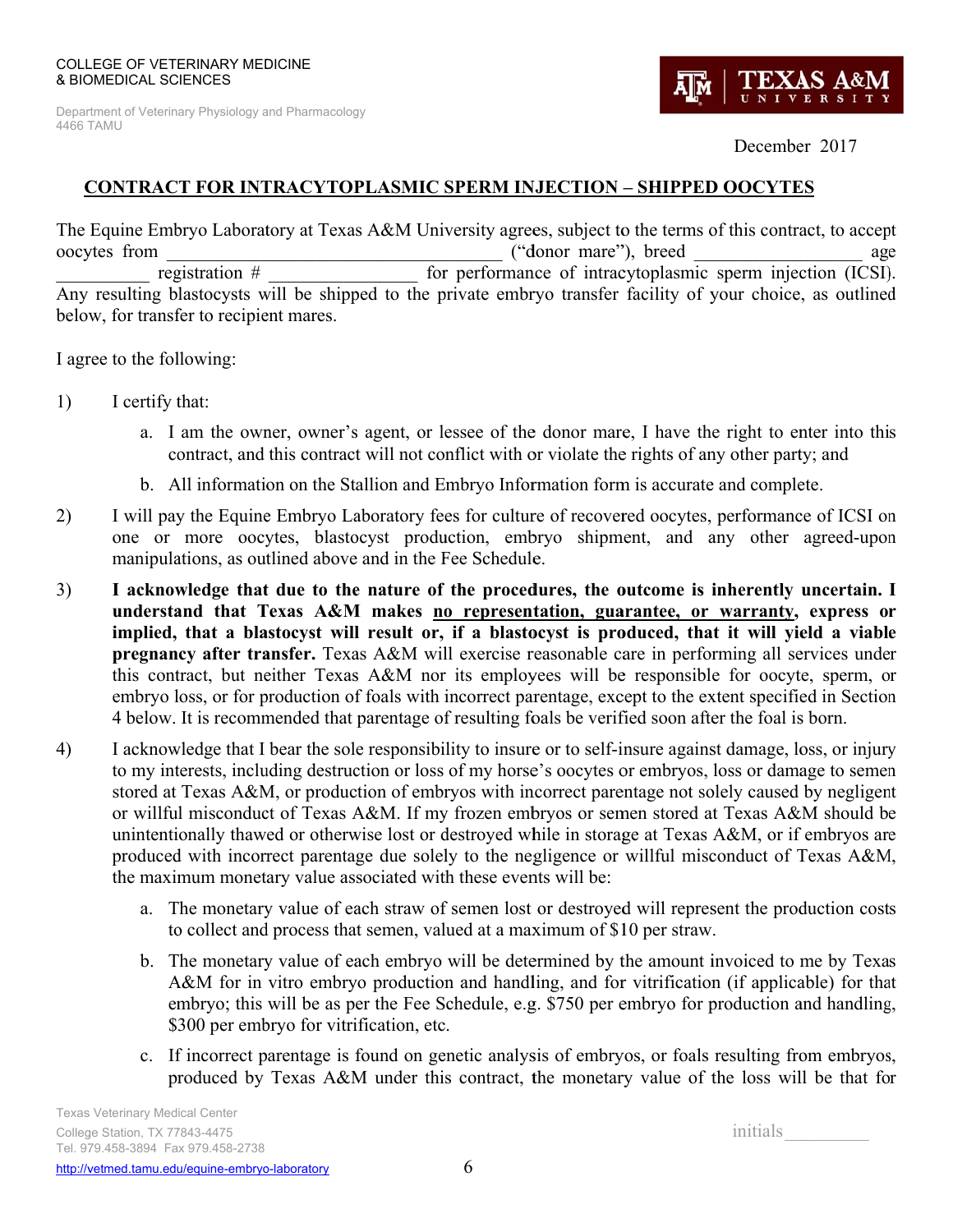production of that embryo, determined by the amount invoiced to me by Texas A&M for in vitro embryo production and handling, vitrification (if applicable) and shipment for that embryo as per the Fee Schedule, e.g. \$750 per embryo for production and handling, \$300 per embryo for vitrification, etc.

- 5) **Due to excessive non-payments the following policy has been implemented:** All Equine Embryo Laboratory accounts are payable within 30 days of billing date. At that time, if payment has not been received, further clinical services will be suspended until my account is brought into good standing. I understand that I must complete a Credit Card Authorization form and that charges will be billed to the credit card supplied with this contract *without further notice* if payment is not received within 60 days of billing. Credit card charges will be assessed a 3.1% processing fee.
- 6) For accounts that are greater than 30 days past due, Texas A&M reserves the right to retain ownership of any vitrified blastocysts or other material produced under this contract, until payment is received, and if payment is not received within one year, **to discard this material.** Texas A&M is not liable for damage to material during storage in the laboratory. I will pay all attorneys' fees and other collection costs incurred by Texas A&M in attempting to collect any outstanding balance.
- 7) If a force majeure event prevents Texas A&M from complying with any one or more obligations under this contract, that inability to comply will not constitute a breach if (a) Texas A&M uses reasonable efforts to perform those obligations, (b) Texas A&M's inability to perform those obligations is not due to its failure to (1) take reasonable measures to protect itself against events or circumstances of the same type as the force majeure event or (2) develop and maintain a reasonable contingency plan to respond to events or circumstances of the same type as the force majeure event, and (c) Texas A&M complies with its obligations under this Section 7. For purposes of this contract, "force majeure event" means any event or circumstance, whether or not foreseeable, that was not caused by Texas A&M and any consequences of that event or circumstance. If a force majeure event occurs, Texas A&M will promptly notify me of the occurrence of the force majeure event, its effect on performance, and how long Texas A&M expects it to last. Texas A&M will then update me as reasonably necessary. During a force majeure event, Texas A&M will use reasonable efforts to resume its performance under this contract.
- 8) I will use the dispute resolution process provided in Chapter 2260, Texas Government Code, and the related rules adopted by the Texas Attorney General to attempt to resolve any claim for breach of contract against Texas A&M that cannot be resolved in the ordinary course of business. I will submit written notice of a claim of breach of contract to Texas A&M's designated official, who will examine my claim and any counterclaim and negotiate with me in an effort to resolve the claim.
- 9) The substantive laws of the State of Texas (and not its conflicts of law principles) govern all matters arising out of or relating to this contract and all of the transactions it contemplates.
- 10) This contract, the Stallion and Embryo Information form, Fee Schedule, and the other written program information provided to me by Texas A&M contains our entire understanding as to ICSI and supersedes all other written and oral agreements between us as to that subject matter. We may enter into other contracts, but those will not change or alter this contract unless expressly agreed by both of us in writing. Texas A&M hereby objects to any different or additional contract terms on any purchase order, acknowledgement, or other form.
- 11) Texas A&M reserves the right to discontinue intracytoplasmic sperm injection services at its discretion.

Acknowledgement: I, \_\_\_\_\_\_\_\_\_\_\_\_\_\_\_\_\_\_\_\_\_\_\_\_\_\_\_\_\_\_, the owner/ owner's agent / lessee of the above listed mare, verify that I have read all program-related information presented with this contract and that I understand the implications. I agree fully to the terms and conditions of the contract listed above. As owner's agent, I declare that I have the authority to sign this form on behalf of the owner.

Signature Date